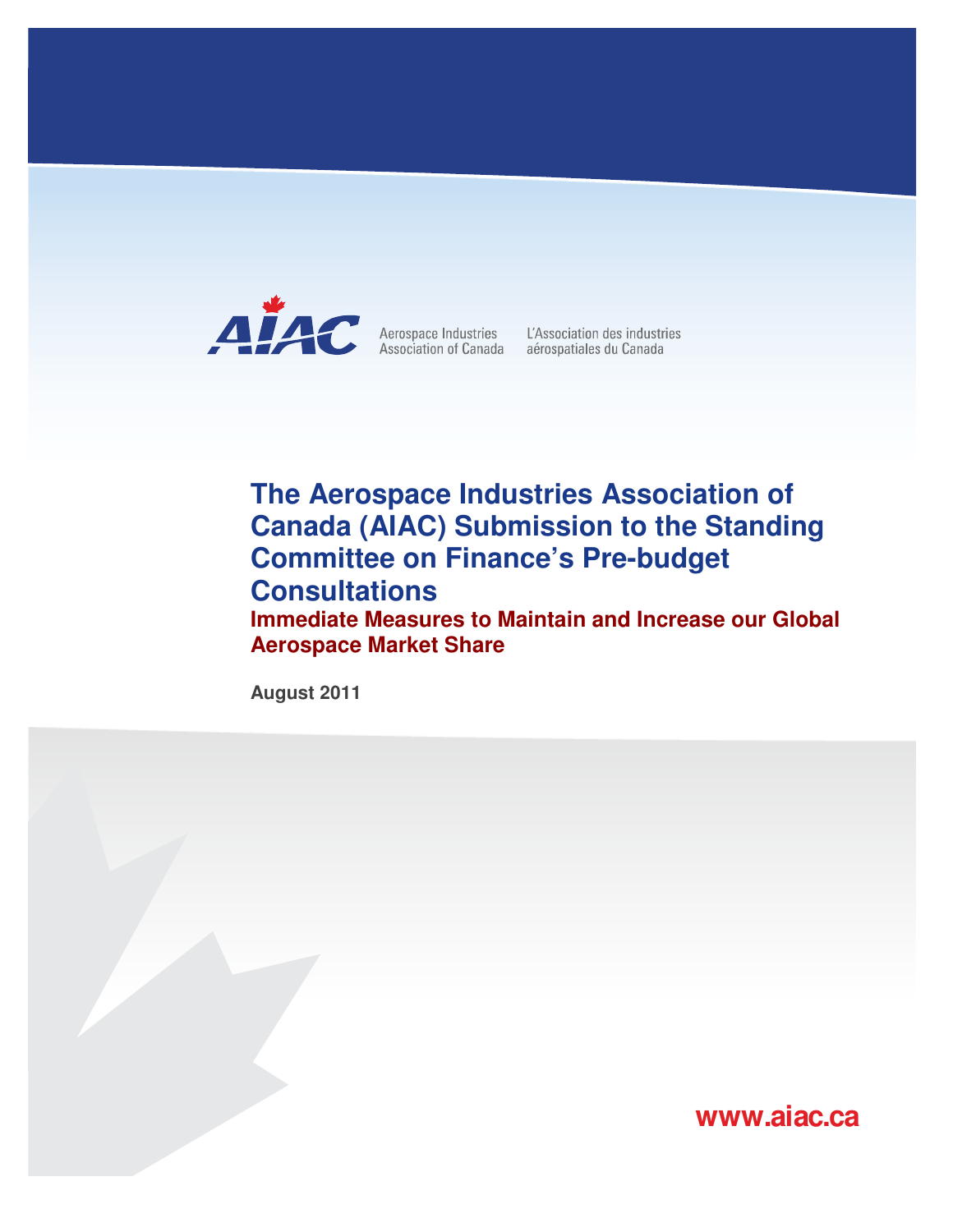

Aerospace Industries L'Association des industries Association of Canada aérospatiales du Canada

# **Executive Summary**

The Aerospace Association of Canada (AIAC) and its member companies strongly support the Government of Canada's commitment<sup>1</sup> to review all policies and programs related to the aerospace industry within 12 to 18 months; to maintain the level of funding of the **Strategic Aerospace and Defence Initiative (SADI)** stable while doing so; and, to examine options for continuing the level of funding thereafter. SADI – along with other programs and policies – enables the Canadian aerospace industry to compete globally by leveling the playing field with competitors outside of Canada. AIAC also supports the Government's intention to balance the budget by 2014-15. The aerospace industry is determined to do its part through continued efforts to invest in innovation, enhance exports and create wealth across Canada.

The Review will result in longer-term recommendations and actions necessary to enhance the competitiveness of our industry regarding space, defence, and small business, among others. The AIAC presents the following key measures that we believe are urgently needed for the Canadian aerospace industry to remain competitive, maintain and grow its market share in the immediate term.

The measures include:

l

1. **Investments in technology demonstrators.** New, more eco-efficient technologies are currently being developed by aerospace nations all over the world. These technologies will be incorporated into new aircraft platforms. In order to ensure our continued position as a world leader - and to continue to contribute to Canada's technological advancement and economic prosperity - the Canadian aerospace industry must urgently technology demonstrators to showcase its own technological innovations. Technology demonstrators will ensure an optimal positioning of our industry on the platforms of the future which are being developed now. **AIAC recommends that the Government create a special fund for a Technology Demonstration Project of a total of \$140 million over four years**.

2. **Preservation and enhancement of the Scientific Research & Experimental Development (SR&ED) tax credit**. The existence and continuation of the SR&ED program is pivotal to the ongoing business plans and strategies of Canada's aerospace companies. The SR&ED program, along with the Strategic Aerospace and Defence Initiative (SADI) through Industry Canada, work in tandem to position these companies to compete successfully around the world. Given the aggressive direct financial support that several other nations offer to their domestic aerospace sectors, these two programs are of strategic importance to the creation of high-value, high-skilled jobs here in Canada. **AIAC therefore recommends that the SR&ED program be protected and enhanced.**

3. **Assure the efficiency of Canadian Aircraft Certification Process.** The design and related manufacturing processes of aerospace products must be reviewed and approved by Transport Canada Civil Aviation. This requires not only the necessary number of technically competent staff but also requires those personnel to be experienced in the latest concepts that our industry is continuously developing to ensure that our products are both the safest and the most competitive on a world-wide basis. In the extremely competitive international industry, Canada's aerospace companies must both have the best ideas **and** must be able to follow through with the best results. This requires the necessary depth of regulatory resources to fully support certification requirements on a timely basis. An inefficient Certification process will lead to failure to sell and deliver our product on time, and will negatively impact our capacity to export and entail significant job losses. **AIAC therefore recommends that the Transport** 

<sup>1</sup> Government of Canada's 2011 Budget: "A Low-Tax Plan for Jobs and Growth". June 2011.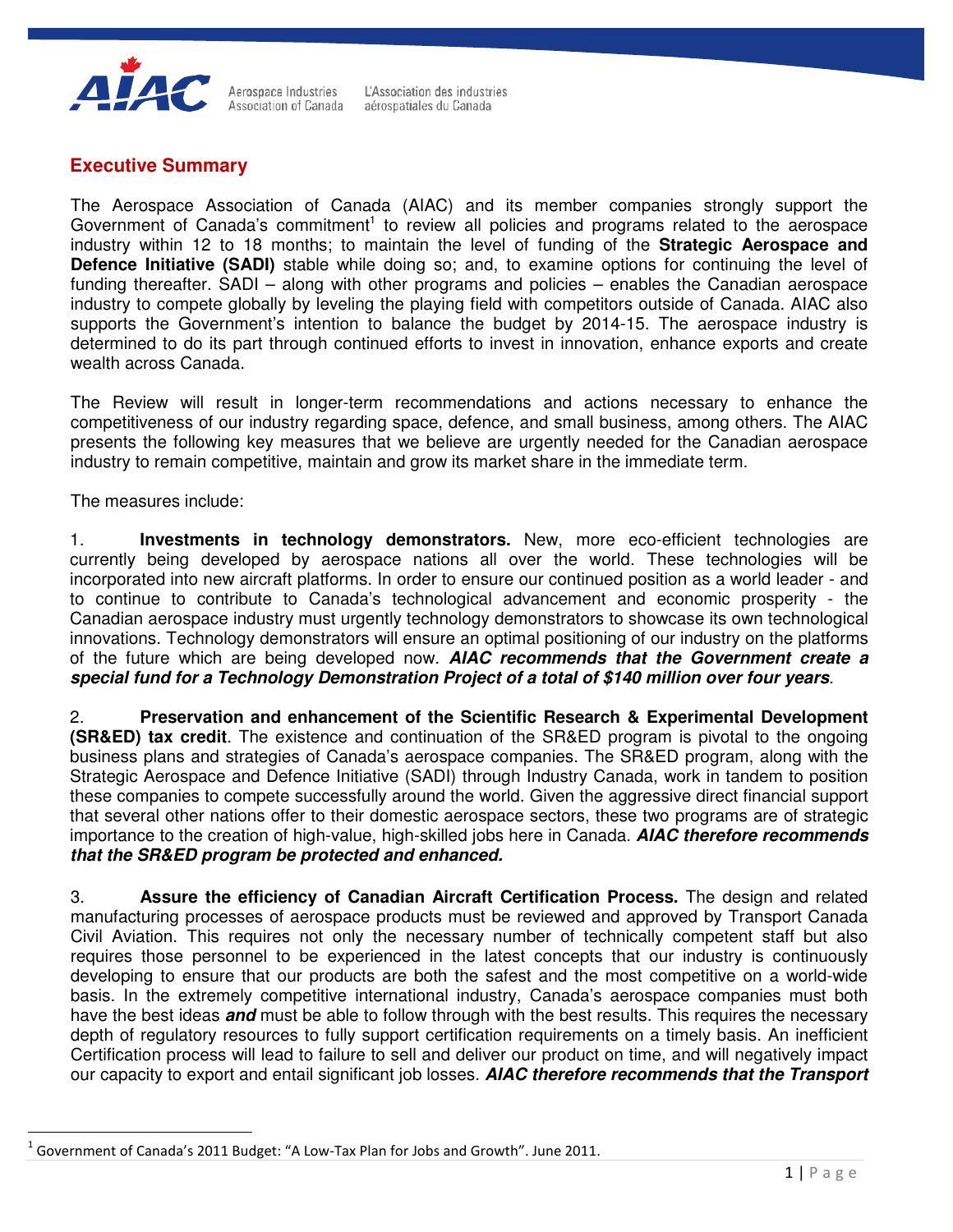

Aerospace Industries L'Association des industries Association of Canada aérospatiales du Canada

#### **Canada Civil Aviation personnel funding, particularly in the Aircraft Certification branch, should be increased commensurate with new certification programs.**

These recommendations are discussed in the following pages.

#### **Economic Impact of the Canadian Aerospace Industry**

As the world's fifth largest aerospace industry, Canada's aerospace sector generated more than \$22 billion and employed nearly 80,000 Canadians in 2009. When indirect and induced employment is included in the calculation, the sector employs more than 150,000 workers. Nearly 80 percent of Canadian aerospace products were exported. 83 percent of the sector's revenues were generated from the civil (or commercial) sector while 17 percent came from the military (or defence) sector.



The industry's revenues are generated throughout the nation, particularly in Montréal (Quebec) (the third-largest aerospace center in the world) Western Canada, Ontario and Atlantic Canada as shown in Figure 1.





In 2009, the aerospace industry's contribution to Canadian GDP reached \$17.5 billion and contributed an additional \$1.5 billion in tax revenue.<sup>2</sup> Investments in R&D and Capital reached \$1.9 billion. Of this amount, \$1.4 was exclusively spent on R&D, making aerospace one of Canada's largest investors in such activities.

The Canadian aerospace labour force consists of engineers and engineering staff, technicians and technologists and production staff, as charted in Figure 2. On average, wages are higher than in the manufacturing sector. In 2008, the average wage for aerospace parts and manufacturing reached 67,200<sup>3</sup> while the national average wage for manufacturing<sup>4</sup> was approximately \$43,000.

Figure 2 - Types of Employment of the Canadian aerospace industry.

## **Opportunity for Growth**

## **Increasing World Demand: an Outstanding**

World demand for aircraft is expected to reach a value of \$3.2 trillion (USD) over the next 20 years<sup>5</sup> for the production of more than 30,000 aircraft. This growth includes the replacement of older fleet with newer platforms as well as a steady increase in the need for air passenger craft generated mostly in China and Asia Pacific. This expected growth represents an outstanding opportunity for Canada's

l

 $^2$  Includes corporate and income taxes at the provincial and federal levels. Deloitte & Touche, The Strategic and Economic Impact of the Canadian Industry, Impact of the Canadian Aerospace Industry, p. 27. October 2010.

<sup>&</sup>lt;sup>3</sup> Statistics Canada, NAICS 336410.

<sup>4</sup> Statistics Canada, NAICS 31-33.

<sup>&</sup>lt;sup>5</sup> Boeing Current Market Outlook 2010-2029 and Airbus Global Market Forecast 2010-2029.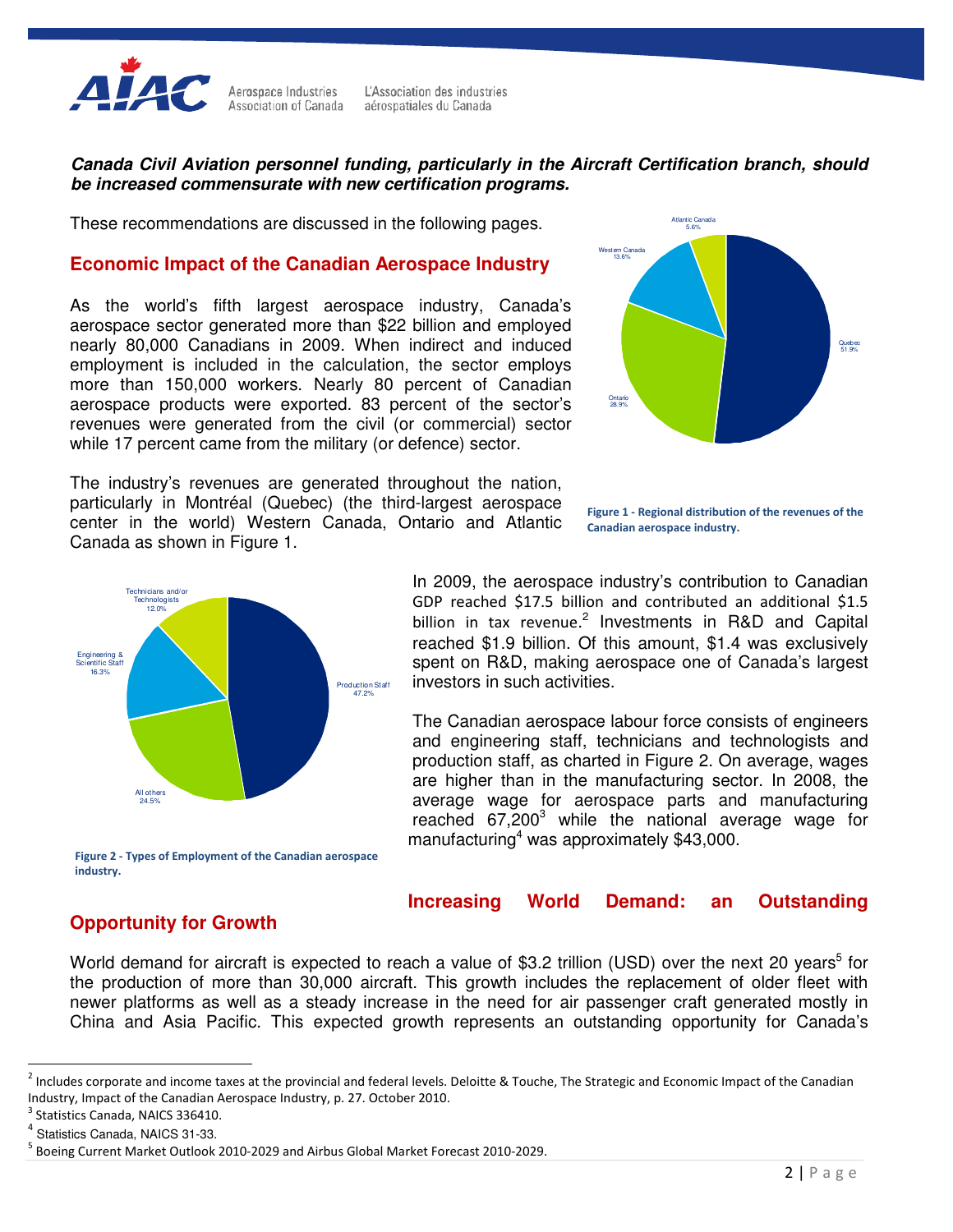

l

aerospace industry to generate more wealth and create high-quality jobs for Canadian from coast to coast.

Indeed, simply by maintaining our current market share, employment in the industry would grow by 26 percent, while a 10 percent growth in our market share would increase employment by nearly 40 percent<sup>6</sup>.

**In order to maintain and grow Canada's market share and capture this growth, new technologies must be developed to allow Canadian industry to maximize its presence on future platforms. And, these innovations must be successfully commercialized. We must also develop sound new R&D partnerships, foster a healthy and effective investment and tax climate, and train a sufficient amount of engineers and technical workers to fuel growth.** 

#### **Urgent Issues and Priorities in Detail**

The AIAC recommends the following key measures that we believe are urgently needed for the Canadian aerospace industry to remain competitive, maintain and grow its market share in the immediate term:

## **1. Investing in Technology Demonstrators to Preserve and Grow our Global Market Share**

The United States and the European Union are investing heavily in the development of new aerospace technologies. Both regions have adopted aggressive public-private framework and/or technology programs that aim to position their respective industries on future platforms. For example, the EU 7<sup>th</sup> and  $8<sup>th</sup>$  Framework is providing aerospace firms with non-refundable funds for technology demonstrators. Likewise, the Clean Sky initiative provides non-refundable support for greener technologies. In the U.S.A., such funding is also available through defence technology procurement.

In Canada, the financing available to Canadian aerospace technologies is primarily directed at conceptual and pre-competitive phases of R&D. The development of technologies from university laboratories (Technology Readiness Levels TRL 1-3) to the stage where they are funded by SADI does not receive comparable support. When key technologies are not mature enough to be exploited in commercial developments, many excellent ideas remain at the level of concept validation in universities – effectively reducing innovation.

Industry is the natural player to develop ideas and bring them to the technology demonstration phase. In order to bridge that gap and to ensure the Canadian aerospace industry remains competitive and can take advantage of the forecasted growth in demand for civil aircraft, we recommend that **Canada should create a non-refundable fund for technology demonstrators to a total of \$140 million over four years to be matched by industry.** 

**As such, in order to ensure that the Canadian aerospace industry's continued position as a world leader and as an important contributor to Canada's technological advancement and economic prosperity AIAC recommends that the Government creates a special fund for Technology Demonstration Projects to a total of \$140 million over 4 years.** 

<sup>6</sup> Deloitte & Touche, The Strategic and Economic Impact of the Canadian Industry, Executive Summary. October 2010.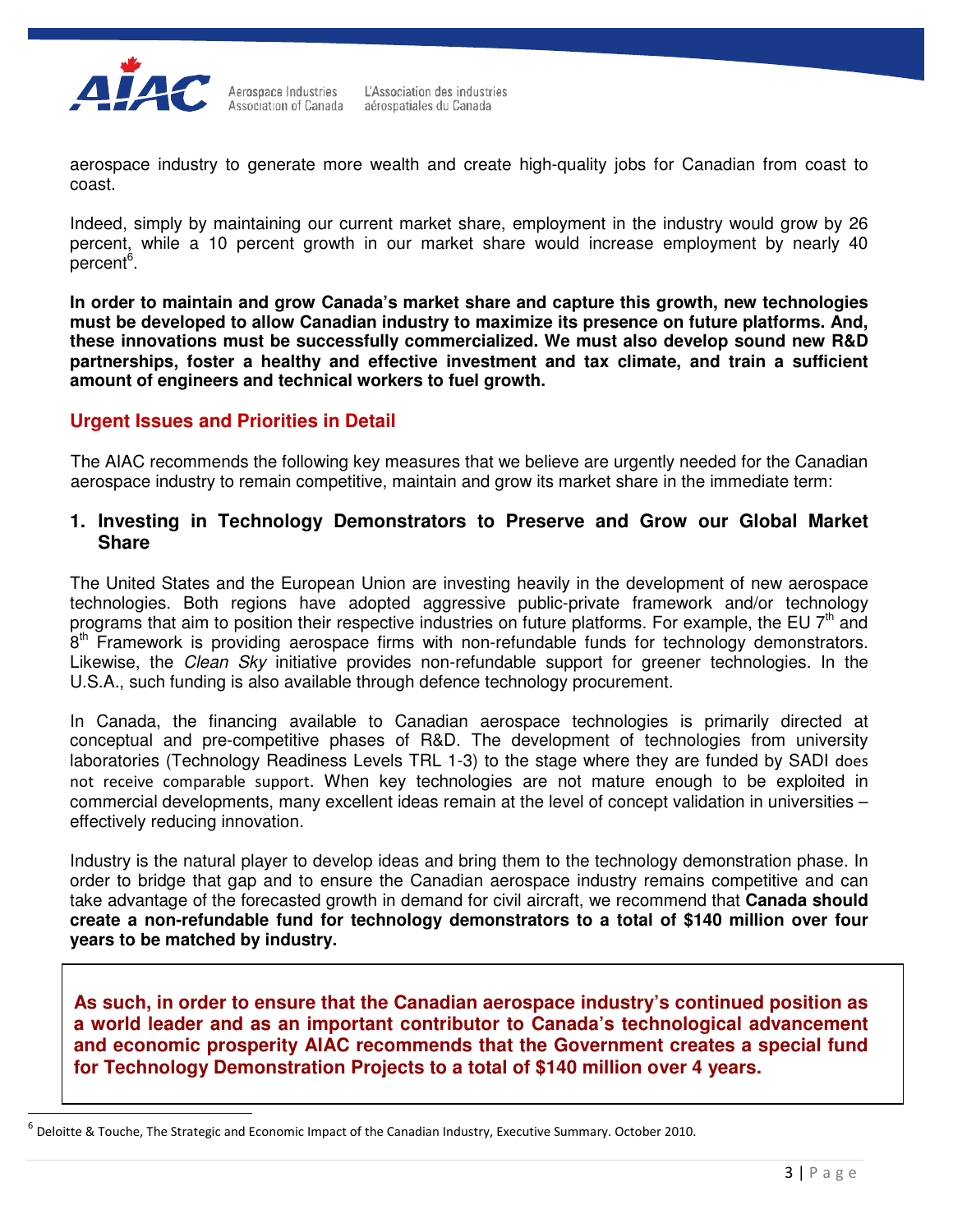

## **2. Preserving and enhancing the Scientific Research and Experimental Development (SR&ED) tax credit.**

SR&ED is recognized by the aerospace industry as one of the leading programs offered by Government to assist with R&D across many industrial sectors. Many of AIAC's members are major R&D performers, partly as a result of their access to the SR&ED program. AIAC was concerned to read the SR&ED Policy Review Project's draft "Overhead and Other Expenditures Policy" from the Canada Revenue Agency (CRA) earlier this summer, as the document sought to codify what we consider to be overly severe restrictions on industry in terms of what will and will not be accepted under SR&ED. There is a real concern among AIAC membership that Canada's global economic competiveness in aerospace will be curtailed if access to the SR&ED program is curtailed.

Making significant changes to what is covered under SR&ED would cause uncertainty about the cost of multiple year R&D efforts currently underway. It would also add risk to future business investment decisions, and could potentially stall current investments with longer term market horizons.

The SR&ED program, along with the Strategic Aerospace and Defence Initiative (SADI) through Industry Canada, work in tandem to position Canada's aerospace companies to compete successfully around the world. Given the aggressive direct financial support several other nations offer to their domestic aerospace sectors, these two programs are of strategic importance to the creation of high-value, highlyskilled jobs here in Canada.

AIAC recommends the following enhancements to the SR&ED tax credit in order to be more effective in generating R&D expenditures:

- Make SR&ED refundable regardless of entity size; or alternatively, make SR&ED creditable against non-income taxes such as payroll taxes.
- Recognizing that many aerospace projects are international in nature, allow all R&D costs incurred outside of Canada to be eligible for SR&ED tax credits.
- Make the cost to protect the R&D intellectual property an eligible expense.

**AIAC and its member companies recommend that the SR&ED program be protected and enhanced. Its existence and continuation is pivotal to their ongoing business plans and strategies.** 

## **3. Enhancing the Certification of Canadian aircraft**

Canada's commercial aerospace industry generates approximately 83 percent of the total aerospace and space revenues in Canada. Of key importance to the industry are the 80,000 highly skilled employees many of which are engineers, technologists, scientists, and others that design and certify these aerospace products. They are key to our success, since without their collective innovative design input to the development of new products, Canada will not only fail to grow its world-renowned aerospace industry it will in fact start to decline in the world order of importance. This focus on highly skilled human resources is a keystone to our past successes and to the overall future success for our aerospace industry and its growth.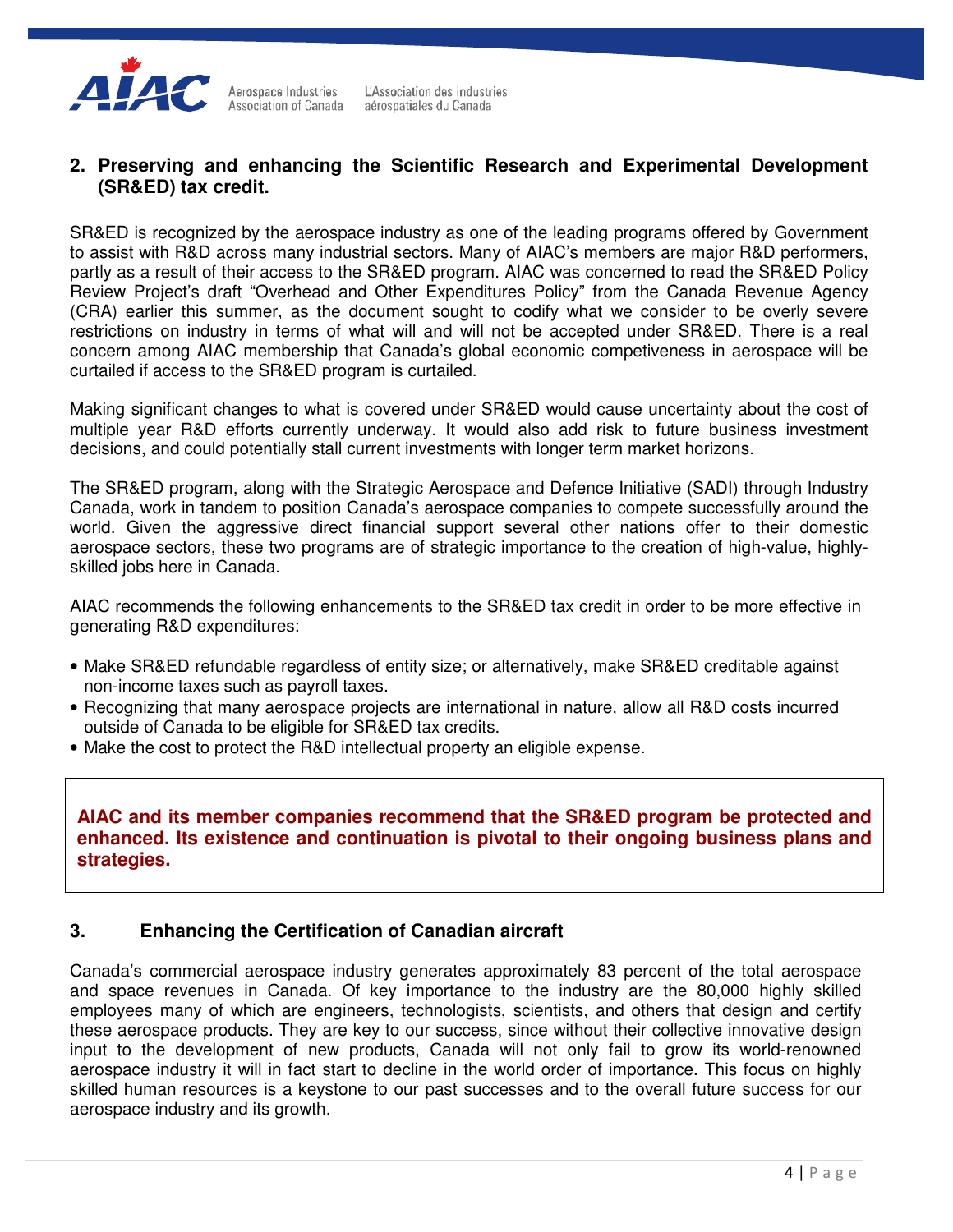

Aerospace Industries L'Association des industries **Association of Canada** aérospatiales du Canada

This human resource issue is much broader then mentioned above since it not only affects our aerospace industry companies and their own employees but it also seriously affects the other very important part of the design and certification supply chain, the regulatory system. In order to design, sell and deliver aerospace products to customers, the design and related manufacturing processes of our aerospace products must be reviewed and approved by Transport Canada Civil Aviation. This requires not only the required number of technically competent staff but also requires them to be experienced in the latest concepts that our industry is continuously developing in order that our products are the safest they can be and at the same time the most competitive on a world-wide basis. In the extremely competitive international industry our companies compete in we must have not only the best ideas but we must be able to follow through with the best results. This requires the necessary depth of regulatory resources to fully support our certification requirements on a timely basis.

AIAC applauds the Government of Canada's initiatives and support by removing trade barriers and supporting international marketing to the benefit of aerospace international trade. In conjunction with this we must also ask for the same level of support in providing the necessary certification resources within Transport Canada Civil Aviation such that our many current and future deign certification programs are successfully completed on time and that our products are delivered on time to the customers.

**AIAC recommends that the Transport Canada Civil Aviation personnel funding, particularly in the Aircraft Certification branch, should not be reduced from current levels AND should in fact be increased commensurate with new certification programs.** 

#### **About AIAC**

The Aerospace Association of Canada (AIAC) is the national voice of Canada's aerospace industry. Our mission is to understand, build consensus and provide leadership on aerospace policy issues impacting the competitiveness of the industry. We also work to increase Canada's profile on the world stage by communicating our accomplishments in the air and in space; and, by promoting Canadian aerospace companies in foreign markets. AIAC represents the interests of more than 400 companies located across Canada.

**\* \* \***